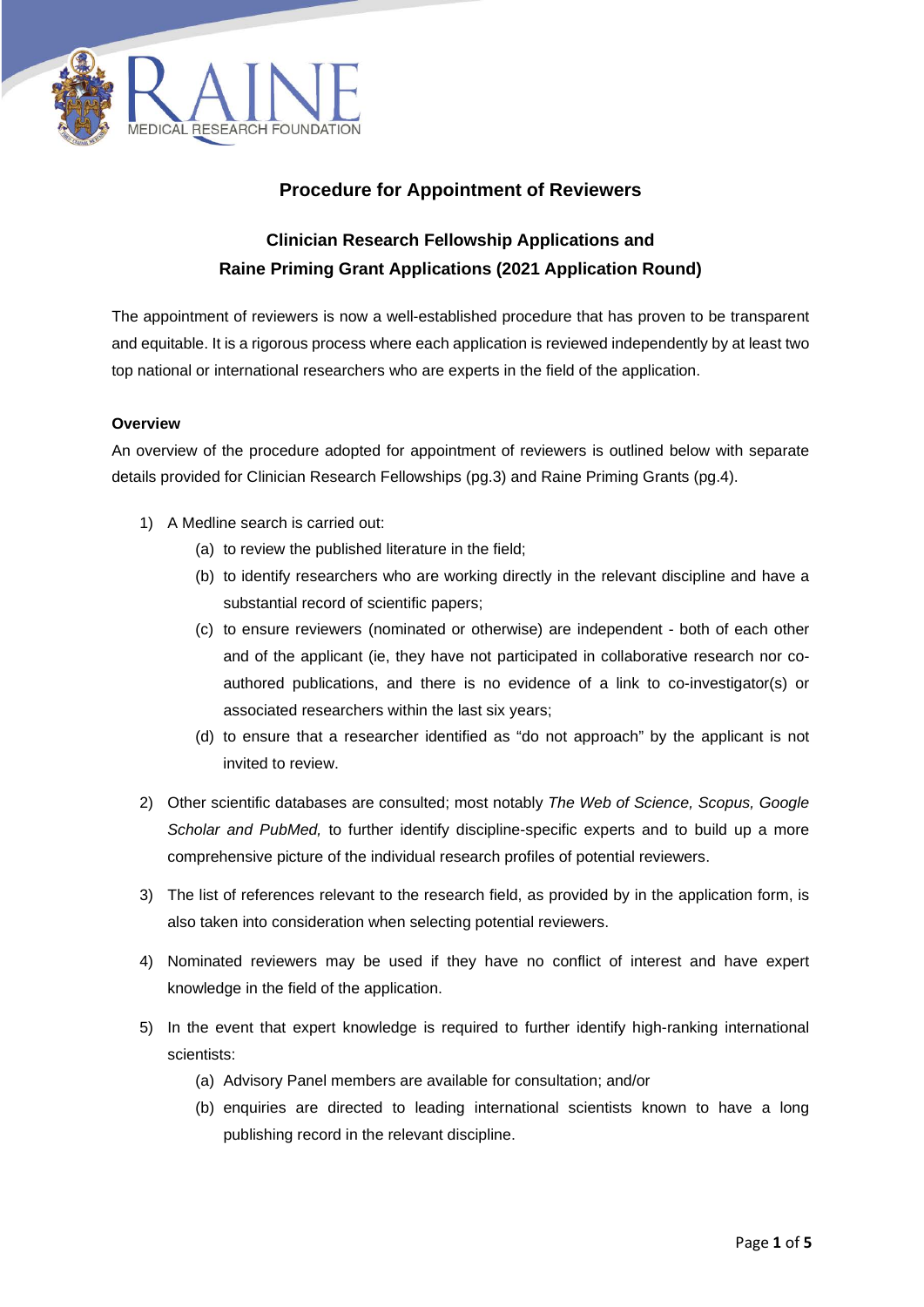

- 6) Prior to establishing contact with prospective assessors, their Institution's webpage is checked to confirm:
	- (a) the current status of the proposed assessor; and
	- (b) the details of their research program and publication list.

An approach is not made to a specialist researcher where it is evident that they work for a pharmaceutical company.

- 7) Each project is assigned to two reviewers; however, some situations call for the appointment of a third assessor. These include:
	- (a) a comparatively narrow field of research where more than two potential reviewers are approached and accept;
	- (b) a recommendation to seek the opinion of another researcher with specific expertise;
	- (c) widely divergent reviewer opinions (where time permits).

Reviewers are informed of the Raine Foundation's non-disclosure policy, which was introduced to protect confidential information, particularly relating to intellectual property and potential commercial material. Reviewers who agree to review an application accept on this basis.

#### **Appointment of Reviewers in 2021 Application Round**

Reviewers who accepted to assess an application for a Clinician Research Fellowship or a Raine Priming Grant were each sent full details of the selection procedure in a position paper entitled: *Guide for Reviewers*, which included a copy of the Guidelines and Conditions governing Clinician Research Fellowships or Raine Priming Grants, as appropriate. In the case of Priming Grants, reviewers were informed that the inclusion of Associate Investigators on an application was appropriate where special expertise or clinical guidance was required, although it was further noted that the involvement of Associate Investigators would be minimal. Reviewers of both programs also received a scoring guide based on the assessment criteria.

Reviewers were asked to notify the Raine Management Office if, on reflection, they found that the project was not within their area of expertise, or if they subsequently recognised that they were involved directly or indirectly with the applicant or co-investigator(s)/mentor through any scientific collaboration or personal connection. Reviewers were assured that Reviewer Reports were afforded a high level of confidentiality. It was further explained that the reviewer reports were released anonymously to applicants who were invited to submit a rebuttal. The reports were also released anonymously to the local Advisory Committee. In order to ensure anonymity of reviewers, all document metadata relating to the author was removed.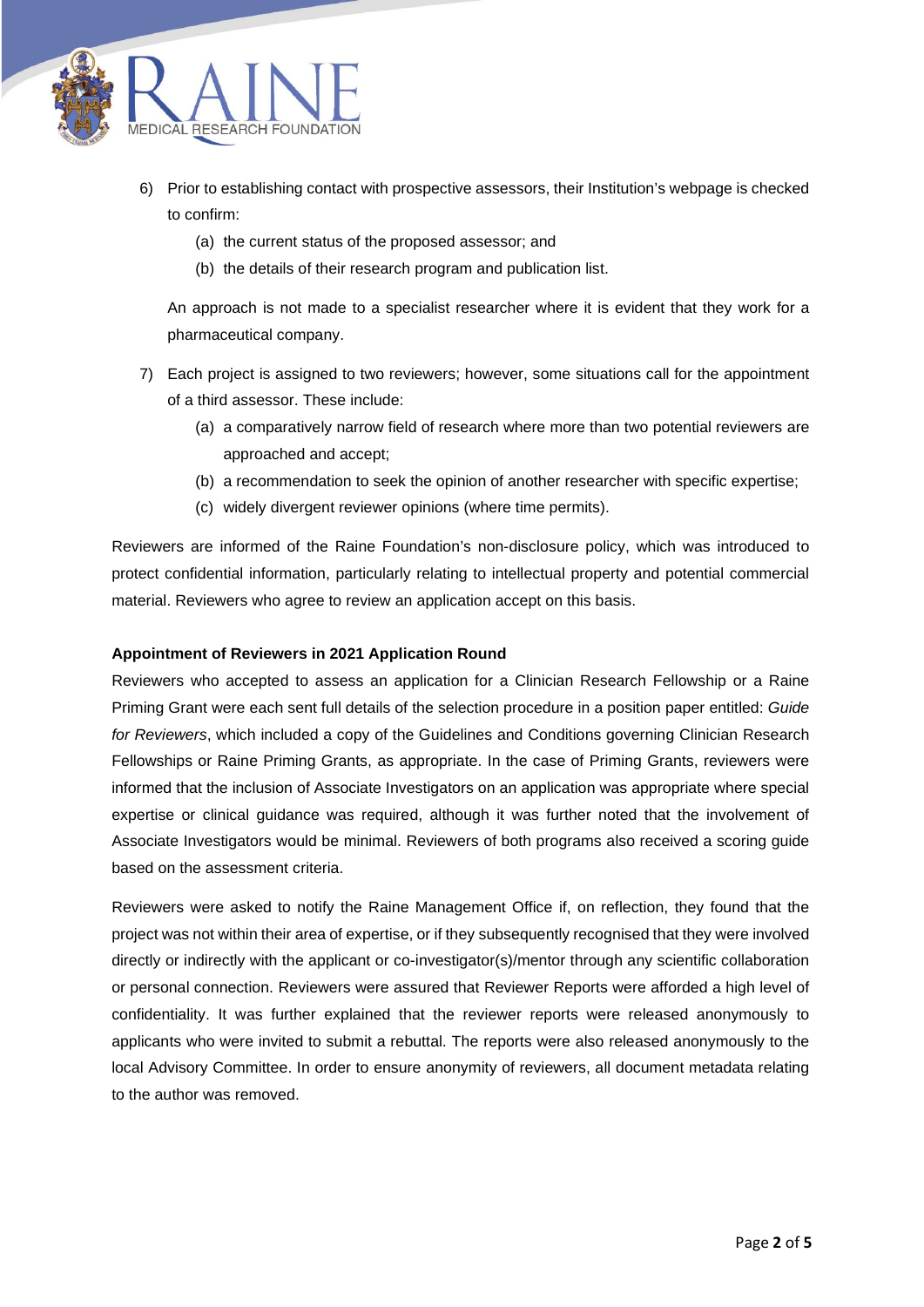

## **Clinician Research Fellowship Applications (2021)**

A total of 21 applications were received for a Clinician Research Fellowship to commence in 2022 and all met eligibility requirements. After a lengthy and comprehensive review of each individual application, the Advisory Committee reached the decision that 15 applications were unsuitable for external review on the basis that they were not sufficiently competitive in the current cohort. A total of six applications were shortlisted for external review. All applicants were advised of the outcome of the preliminary screening process.

In total, 87 national and international scientists were identified using the procedure described above. Of these, 18 accepted and were allocated an application to review. 39% were national reviewers and 61% were international reviewers, predominantly from the UK. All reviewers were distinguished researchers in their field of health and medical research.

Of the six applications, one was assigned two independent reviewers, four were assigned a third reviewer and one was assigned four reviewers. One review was not received. There were no Western Australia based reviewers appointed. Particular care was taken to honour the request of applicants who nominated a researcher/group that they would prefer were not approached.



## **Country of Origin**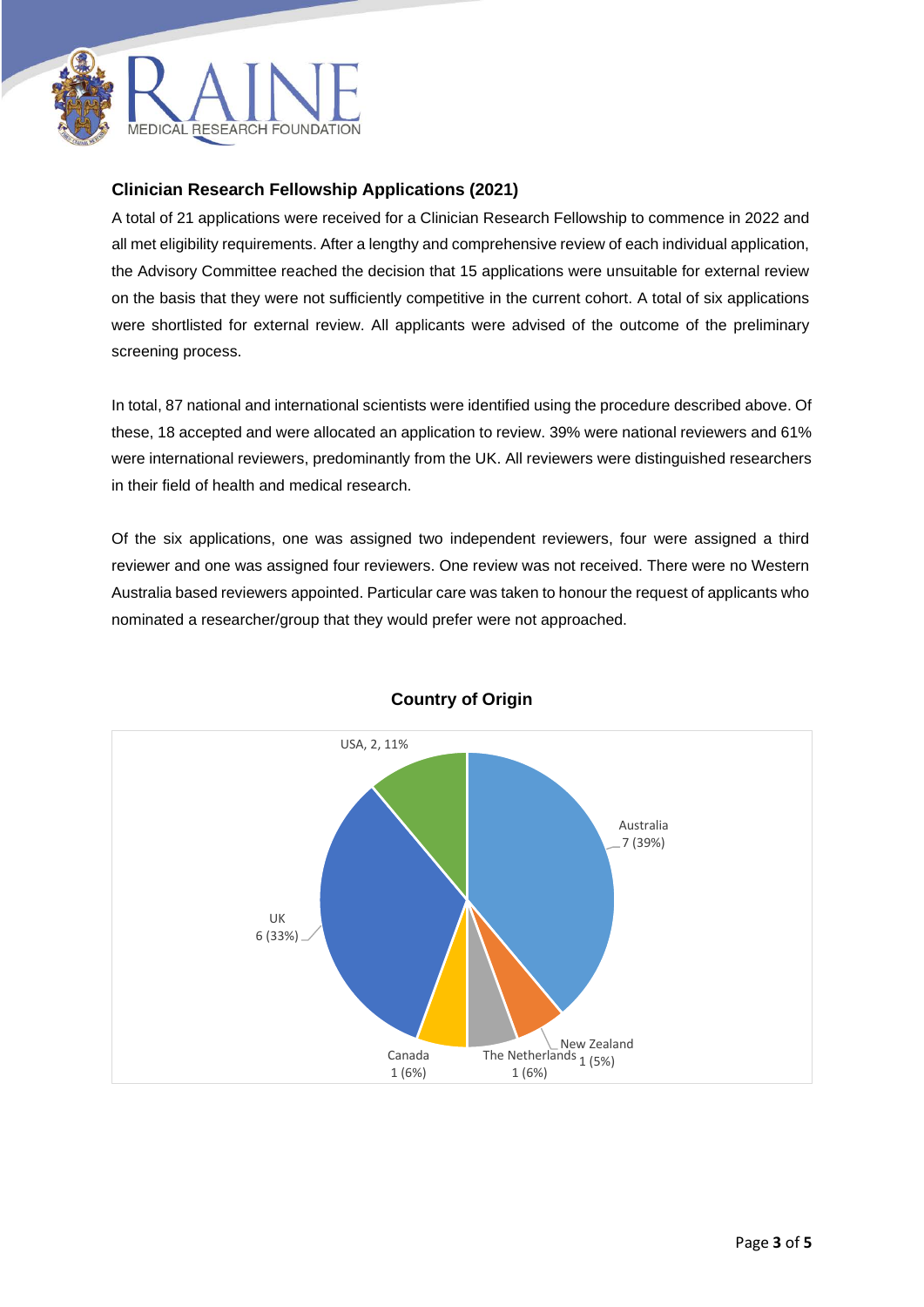

#### **Status of Reviewers**



## **Raine Priming Grants (2021 Application Round)**

A total of 56 applications were received for a Raine Priming Grant to commence in 2022 and all met eligibility requirements The Advisory Committee identified 41 applications where it was considered the application was 'premature' and/or uncompetitive in the current cohort. These applicants were advised accordingly. A total of 15 applications were shortlisted for external review.

In total, 181 national and international scientists were identified using the procedure described above. Of these, 47 accepted and were allocated an application to review. 26% were national reviewers and 74% were international reviewers, predominantly from the USA. All reviewers were distinguished researchers in their field of health and medical research.

Of the 15 applications, three were assigned two independent reviewers, seven were assigned three independent reviewer and five were assigned four reviewers. One review was not received. There were no Western Australia based reviewers appointed. Particular care was taken to honour the request of candidates who nominated a researcher/group that they would prefer were not approached*.*